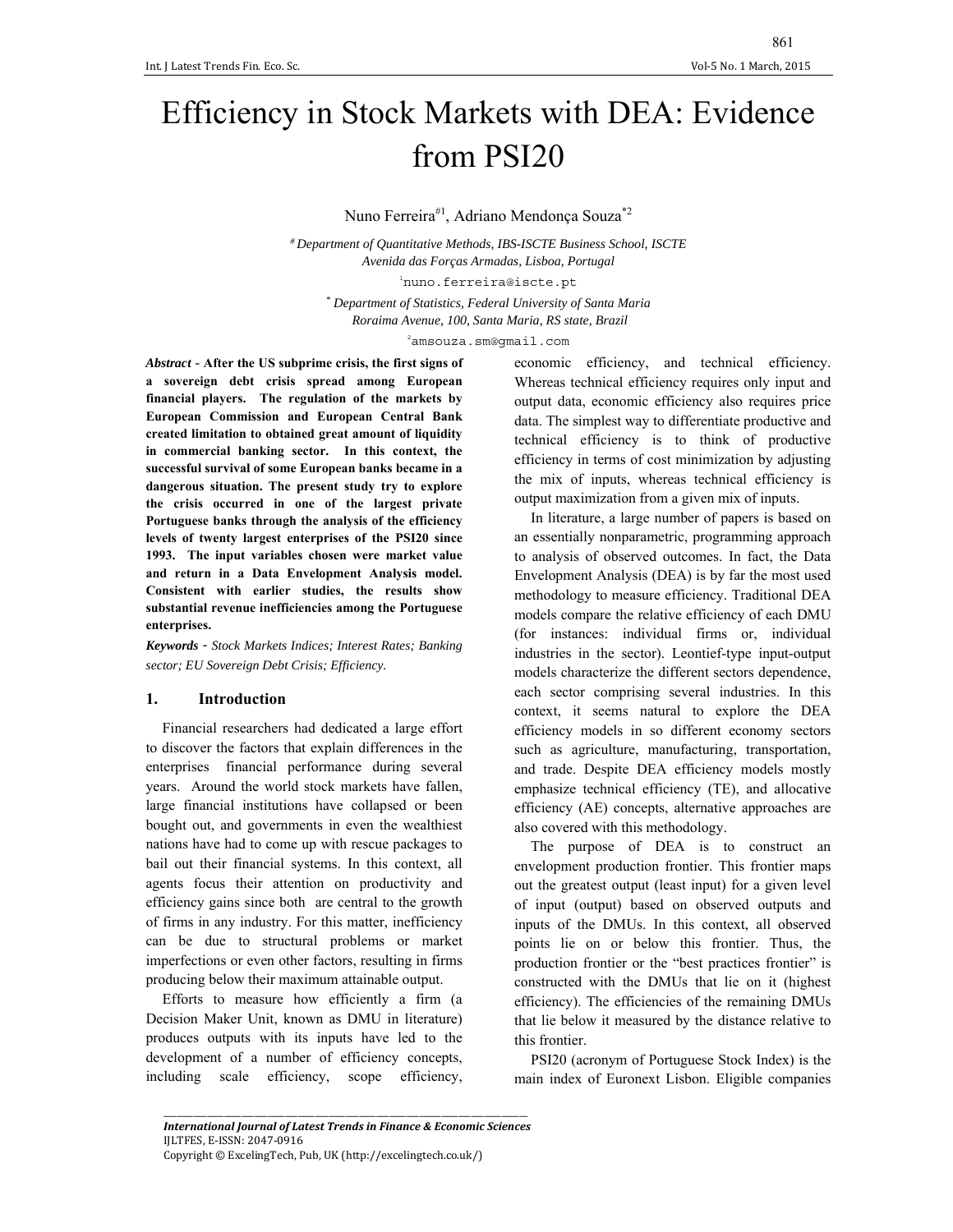are required to fulfill the velocity threshold and minimum free float (corresponding to the value of  $€100$  million). The base value of the PSI-20 date back to December 31, 1992 and was 3000 points.

The Portuguese stock index includes 7 categories of companies, namely: Banks, Industry, Media, Energy, Food & Allied Products, Construction and Communications (5, 3, 1, 4, 4, 1 and 2 companies, respectively) [see Table 1].

**Table 1.** List of the studied Companies from PSI20 Index

| Group                           | Company                               |
|---------------------------------|---------------------------------------|
| Industry                        | Altri SGPS                            |
|                                 | Portucel                              |
|                                 | Semapa                                |
| Construction                    | Mota Engil SGPS                       |
| <b>Food and Allied Products</b> | Jerónimo Martins                      |
|                                 | Sonae Indústria SGPS                  |
|                                 | Sonae com                             |
|                                 | Sonae SGPS                            |
| Media                           | Cofina                                |
| Comunications                   | Portugal Telecom SGPS                 |
|                                 | Zon Optimus                           |
| Energy                          | <b>EDP Renováveis</b>                 |
|                                 | EDP Energias de Portugal              |
|                                 | <b>GALP Energia SGPS</b>              |
|                                 | <b>RFN</b>                            |
| <b>Banks</b>                    | Banco Comercial Português (BCP)       |
|                                 | Banco Espírito Santo (BES)            |
|                                 | Banco Português de Investimento (BPI) |
|                                 | <b>RANIF</b>                          |
|                                 | Espírito Santo Financial Group        |

Among the literature focused on the Portuguese stock market, we selected the following papers as relevant research on the topic under study. Nascimento (2007) analyzed the Portuguese market during 1997–2007. In this study the author concluded that 42% of the 26 selected stocks, which had a random walk in prices, held a significant part of the (weak) efficiency where the market players did not enjoy supernormal profits. Nevertheless, the author hinted at the possibility of the lack of efficiency due to the existence of information asymmetries, since 58% of the remaining assets of the sample allowed supernormal profits to be possible. Duque and Madeira (2004) presented empirical evidence on the existence of abnormal returns of asset prices in the Portuguese Stock Index (PSI) for the period 1996– 2001. The authors evidenced that the Portuguese stock market has a weak efficiency.

If we extend to international stock markets the proliferation of papers increase substantially. In this context, a large number of papers highlight the DEA importance. The acceptance of this methodology in financial markets is reaching more popularity in recent years. By using DEA to generate a "financial efficiency frontier", each enterprise achieves an overall financial efficiency score comparable to that of its peer enterprises. One great advantage of DEA was based on the evidence that DEA gives analysts an opportunity. This opportunity relies in the facility of calculating an overall efficiency score based on financial data, to examine different aspects of financial conditions and financial performance simultaneously rather than sequentially. In this context, Chen (2008) by using the size effect through DEA tried to model for stock selection to form portfolios and compare them against the benchmark market portfolio. Lopes *et al*. (2008) applying the same DEA model to the Brazilian stock market. But the focus of the analysis relied on into risk measures like variance and beta as inputs and quarterly returns as the output. Singh *et al*. (2009), used DEA to form efficient portfolio in their comparative analysis. Wang *et al*. (2010) formulated a model of stock classification to facilitate investors making investment decisions related to equity stock selection by two dimensions. These were performance shift and stock price evaluation (Malmquist productivity index based on DEA and Range adjusted Measure (DEA-RAM)). More recently Lim and Zhu (2014) proposed a way of using DEA cross-efficiency evaluation in portfolio selection. They presented an application to Korean stock market.

In the present study the revenue efficiency levels of twenty largest enterprises of the PSI20 since 1993 are analysed in order to better understand how efficiency or the lack of it, contribute to the crisis occurred in one of the largest private Portuguese banks (Banco Espírito Santo).

## **2. Methodology of DEA**

 $y_r^0 \geq 0, i = 1, ..., m\}$ 

The panel data defined to undertake the analysis considered the individual company's return as the output variable and the market return and the market value as inputs. The DEA output-oriented approach to estimate the revenue efficiency (RE) of each stock return follows (Färe *et al.* (1985) :

$$
\max\{\sum_{r=1}^{s} p_{r j_0} y_r^0 \mid
$$
  

$$
\sum_{j=1}^{n} y_{r j} \lambda_j \ge y_r^0, \quad r = 1, ..., s
$$
  

$$
\sum_{j=1}^{n} x_{i j} \lambda_j \le x_{i j_0}, \quad i
$$
  

$$
= 1, ..., m
$$
  

$$
\lambda_j \ge 0, j = 1, ..., n
$$
 (1)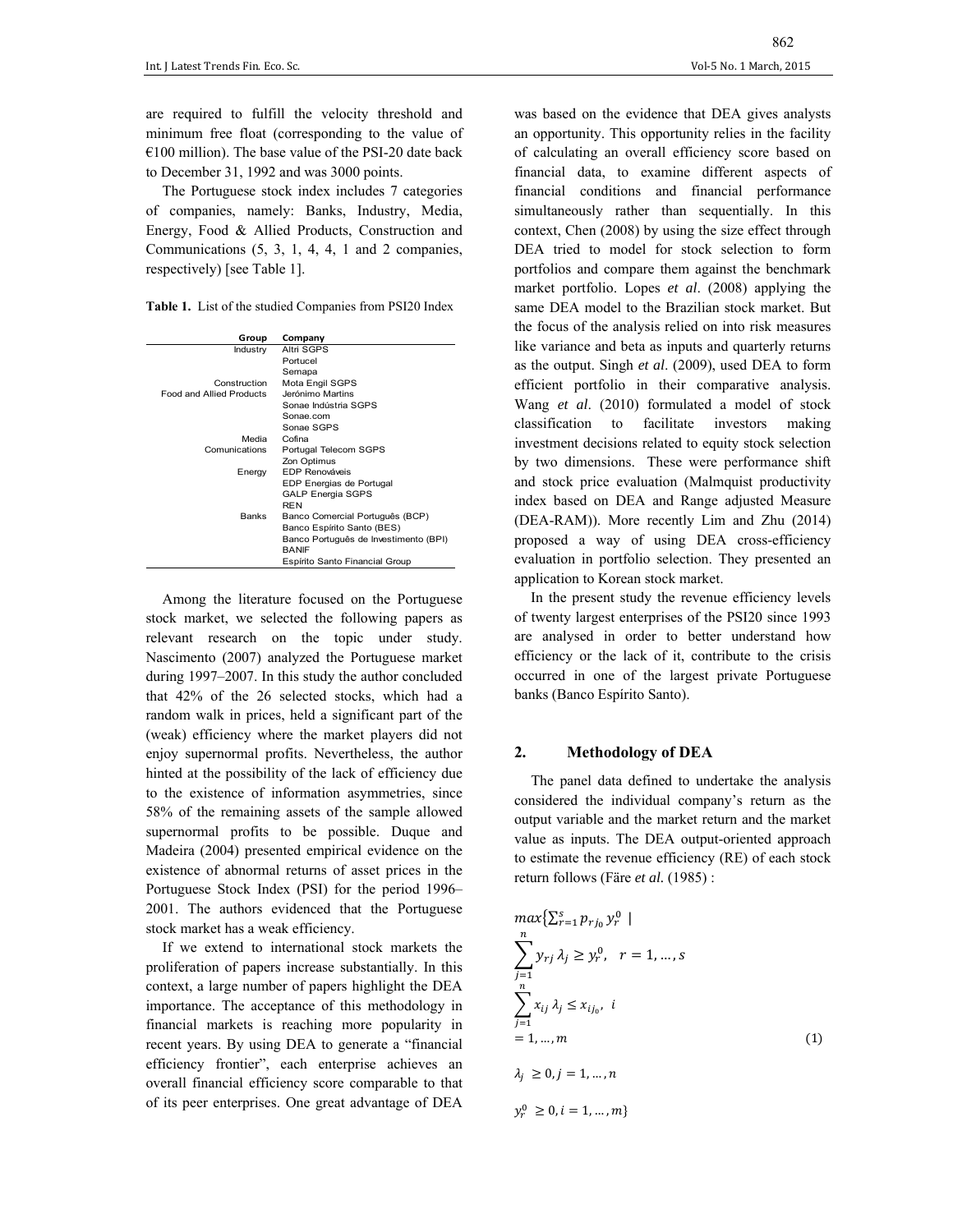This model considers *n* DMUs, defined by *j*  $(j=1,\ldots,n)$ , which use the inputs  $x_{ij}$   $(x_{1j},...,x_{mi})$ , to obtain the outputs *yrj* (*y1j,…,ysj*). In the formulation (1),  $p_{ri0}$  is the value of output r for the DMU  $j_0$  under assessment.  $y_r^0$  is a variable that, at optimal solution, gives the output  $r$  to be produced by DMU  $j_0$  to maximize revenue, subject to the technological restrictions imposed by the existing production possibility. The RE of each DMU  $j_0$  is given by as the ratio of current revenue observed at DMU  $j_0$  to the maximum revenue estimated by the optimal solution to model (2):

$$
Revenue \, efficiency_{j_0}
$$
\n
$$
= \frac{\sum_{r=1}^{S} p_{r j_0} \, y_{r j_0}}{\sum_{r=1}^{S} p_{r j_0} \, y_r^{0^*}}
$$
\n
$$
\tag{2}
$$

The DEA model (1) and the revenue efficiency model (2), were estimated using the DEAP software (Coelli, 1996).

## **3. Results**

The Tables 2 to 4 present the DEA scores by economical sector, year and enterprises. The results achieved with DEA consider the more efficient, the sectors of Media, Communications and Energy.

**Table 2.**DEA revenue efficiency scores by economical sectors (between 1993 and 2013)

| Group                           | <b>Mean Efficiency</b> |
|---------------------------------|------------------------|
| Industry                        | 0.81                   |
| Construction                    | 0.69                   |
| <b>Food and Allied Products</b> | 0.76                   |
| Media                           | 0.82                   |
| Comunications                   | 0.86                   |
| Energy                          | 0.84                   |
| <b>Banks</b>                    | 0.79                   |

The results are along with the common sense since this sector usually has the greatest impact in an established crisis period. It would be expected that the Industry would be also more penalized, nonetheless this sector's enterprises represented in PSI20 has an important percentage of the business directed to the export sector. This would be an important key to avoid a stronger impact. Media, Communications and Energy, are also affected by the crisis due the economic contraction of the business cycle. The analysis by year does not bring any

additional enlighten to the discussion, as the lowest score corresponds to the first year of the index establishment.

**Table 3***.* DEA revenue efficiency scores by year

| Year | <b>Mean Efficiency</b> |  |  |  |  |
|------|------------------------|--|--|--|--|
| 1993 | 0.24                   |  |  |  |  |
| 1994 | 0.86                   |  |  |  |  |
| 1995 | 0.81                   |  |  |  |  |
| 1996 | 0.79                   |  |  |  |  |
| 1997 | 0.89                   |  |  |  |  |
| 1998 | 0.93                   |  |  |  |  |
| 1999 | 0.89                   |  |  |  |  |
| 2000 | 0.89                   |  |  |  |  |
| 2001 | 0.83                   |  |  |  |  |
| 2002 | 0.81                   |  |  |  |  |
| 2003 | 0.81                   |  |  |  |  |
| 2004 | 0.84                   |  |  |  |  |
| 2005 | 0.87                   |  |  |  |  |
| 2006 | 0.90                   |  |  |  |  |
| 2007 | 0.92                   |  |  |  |  |
| 2008 | 0.88                   |  |  |  |  |
| 2009 | 0.85                   |  |  |  |  |
| 2010 | 0.86                   |  |  |  |  |
| 2011 | 0.84                   |  |  |  |  |
| 2012 | 0.82                   |  |  |  |  |
| 2013 | 0.76                   |  |  |  |  |
| Mean | 0.82                   |  |  |  |  |

Nonetheless, from Table 3, three important periods of economic tension are well identified. The Asian financial crisis in 1996-97; the Iraq and Afghanistan invasion in 2001; the Subprime crisis in the US housing sector and the Troika in 2011. Since the intervention of Troika, the PSI20 has fallen.

This slowdown can be explained by other additional factors: i) slowdown of economies the European Union (EU) and the United States of America (USA), due to deleveraging of economy and the sovereign debt crisis Euro zone; ii) lower rates of growth in emerging economies, affected by the reduction in consumption the most advanced economies and policies of rising interest rates to contain inflation, iii) events extraordinary, as the tsunami in Japan (who led the country into recession in 2011) and the instability in the Middle East (with an impact on the price of commodities), but whose effects are should blurring in 2012. Notwithstanding, the year 2013 was the most difficult for the euro area since the financial crisis 2008.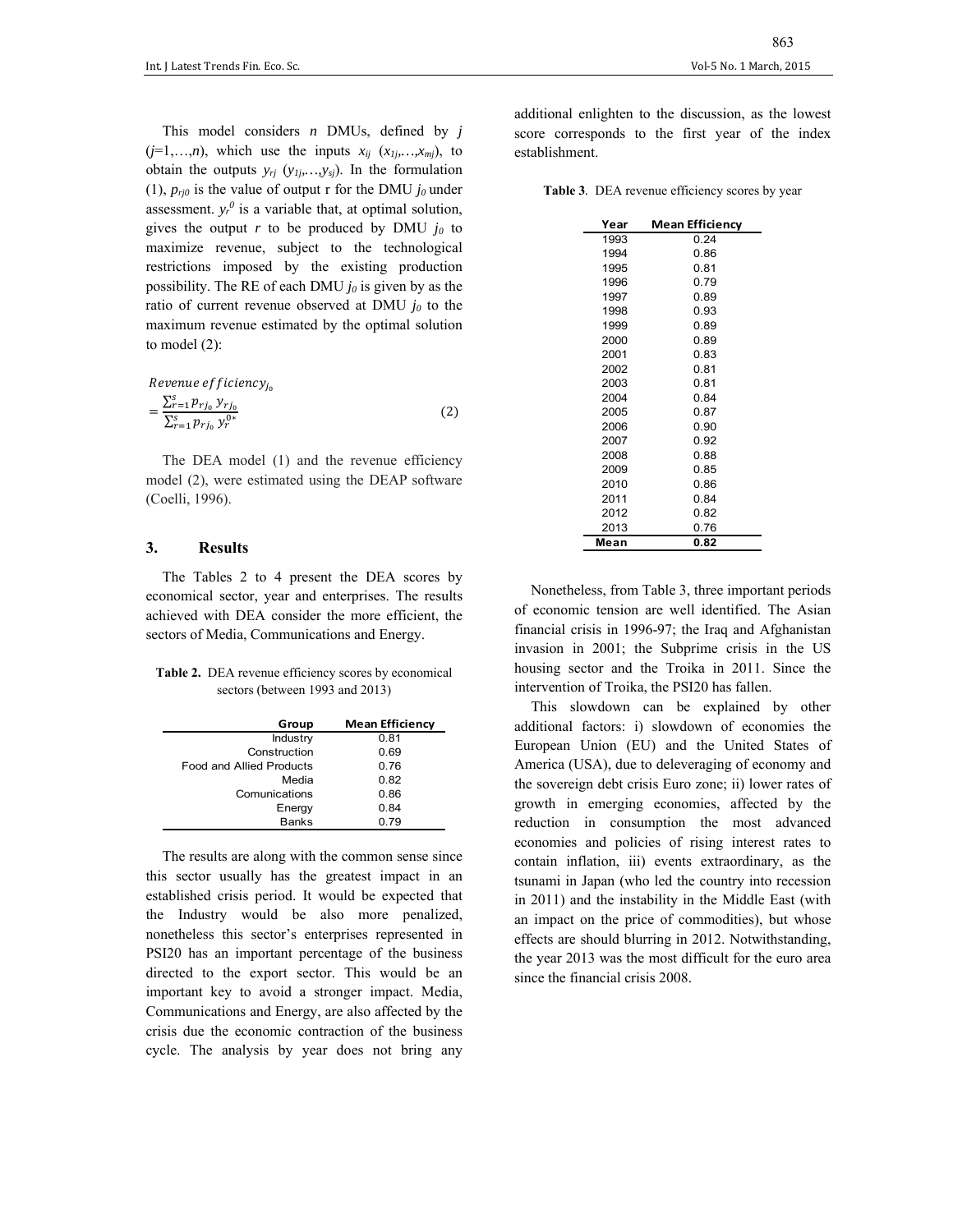| Group                           | Company                               | <b>Technical Efficiency</b> | As benchmark (%) |
|---------------------------------|---------------------------------------|-----------------------------|------------------|
| Industry                        | Altri SGPS                            | 0.91                        | 1%               |
|                                 | Portucel                              | 0.79                        | $0\%$            |
|                                 | Semapa                                | 0.74                        | $0\%$            |
| Construction                    | Mota Engil SGPS                       | 0.69                        | $0\%$            |
| <b>Food and Allied Products</b> | Jerónimo Martins                      | 0.85                        | 16%              |
|                                 | Sonae Indústria SGPS                  | 0.68                        | $0\%$            |
|                                 | Sonae.com                             | 0.72                        | $0\%$            |
|                                 | Sonae SGPS                            | 0.80                        | $0\%$            |
| Media                           | Cofina                                | 0.82                        | 7%               |
| Comunications                   | Portugal Telecom SGPS                 | 0.89                        | 0%               |
|                                 | Zon Optimus                           | 0.83                        | 19%              |
| Energy                          | <b>EDP Renováveis</b>                 | 0.82                        | 9%               |
|                                 | EDP Energias de Portugal              | 0.91                        | 17%              |
|                                 | <b>GALP Energia SGPS</b>              | 0.87                        | 14%              |
|                                 | <b>REN</b>                            | 0.77                        | 1%               |
| <b>Banks</b>                    | Banco Comercial Português (BCP)       | 0.92                        | 7%               |
|                                 | Banco Espírito Santo (BES)            | 0.93                        | 5%               |
|                                 | Banco Português de Investimento (BPI) | 0.91                        | 5%               |
|                                 | <b>BANIF</b>                          | 0.53                        | $0\%$            |
|                                 | Espírito Santo Financial Group        | 0.67                        | 0%               |

|  |  |  | <b>Table 4.</b> DEA revenue efficiency scores by enterprises |
|--|--|--|--------------------------------------------------------------|
|  |  |  |                                                              |

Table 4 presents the efficiency levels by enterprise and the percentage of times that each one was used as benchmark to the remaining.

The analysis by enterprise denotes that the energy sector and communications, are the more used enterprises as benchmarks. The exception goes to Jeronimo Martins (Food and Allied products) considered as efficient by both methodologies.

Although achieving a good score (0.91) Altri SGPS didn't was used as benchmark and the Espírito Santo Financial Group already revealed an efficiency's low score (0.67, the second lowest following Banif (0.53)).

From an individual point of view, the more efficient companies are: Altri SGPS, Jerónimo Martins, Portugal Telecom SGPS, EDP Energias de Portugal, GALP Energia SGPS, Banco Comercial Português, Banco Espírito Santo and Banco Português de Investimento. From those, only Jerónimo Martins, EDP Energias de Portugal and GALP Energia SGPS were used as benchmark more than 10%. The company Zon Optimus also was used as benchmark (19%) although being below 85% of efficiency.

The lower efficient are namely: Mota Engil SGPS, BANIF and Espírito Santo Financial Group. The result of the last one, is quite curious considering the outcome of the BES crisis. Indeed, at the end of 2013, BES was the most penalized with the deterioration of credit quality due to its large concentration on corporate loans segment with a ratio of 11.6%.

## **4. Concluding Remarks**

The results of DEA model formulated in the paper evidenced in terms of the more efficient sectors, the Media, Communications and Energy. The analysis by enterprise confirms this assumption since the best companies and the more used as benchmarks are from these sectors.

The mean technical efficiency of PSI20 market during the period 1993 to 2013 given by the DEA model was 0.82. This implied that 82% of the potential yield was being realized by the companies in the market. This score also indicated that there was a scope to increase the output further by 18% without increasing the levels of inputs.

Finally the evolution through years were stable if we eliminated 1993, the year of PSI20 creation and the years of extreme events in terms of economic and financial crisis and wars.

Our paper results showed comparable technical efficiencies between BES and BANIF. This fact imply that this bank is in the queue to ask for financial assistance. In fact on 21 January of 2013, the European Commission announced that it has temporarily approved, a recapitalization totaling  $€1.1$ billion by Portuguese government to BANIF to meet regulatory capital ratios.